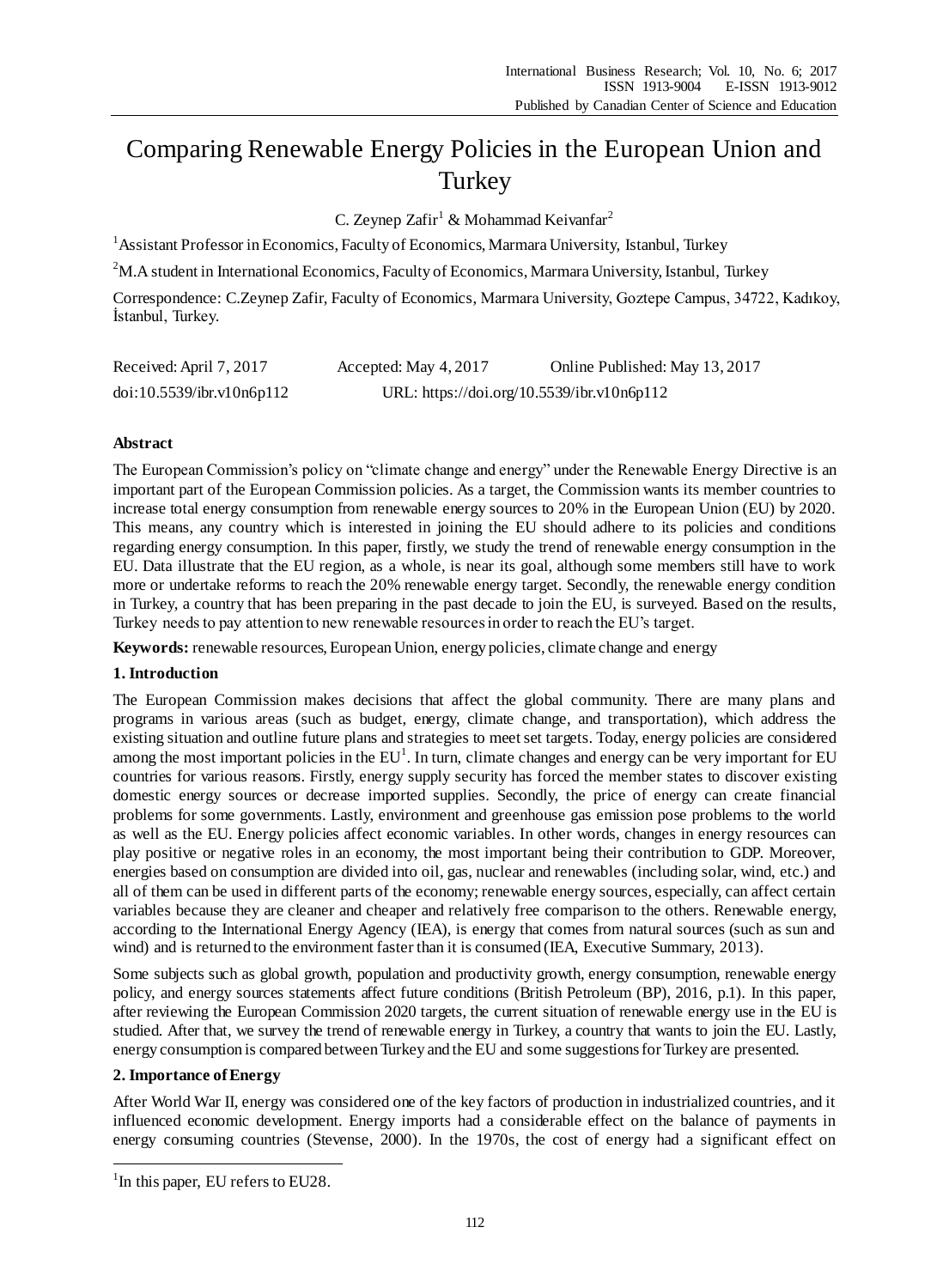inflation rates and many countries' competitive positions changed internationally (Jones et al, 2004, p.15). Therefore, in recent decades, having a reliable and sustainable energy supply has been one of the key challenges facing industrialized countries.

There are two opinions in the energy sector; some economists believe that the expansion of a free market system is a good idea in all markets, including the energy market, resulting in efficient performance in all respects. This line of thinking explains energy markets, as well as other commodities markets, based on the principles of economics. This approach considers all commodities (including energy) as being similar. Unfortunately, many of these economists have limited knowledge of the realities of the energy market, especially the international oil industry, and they lack understanding in their analysis of the oil market. In contrast, another group of economists thinks that, according to the characteristics and realities of the energy market (especially the role of the oil industry and the pivotal importance of energy supply in the economy) the world can be divided into different blocks of economic and political powers that compete to gain a greater share of energy resources for their economic and political goals (Correlje and Linde, 2006, p. 533).

In other words, the energy sector is one of the examples of market failure in which the balance point is not a maximization point for all groups; the balance point depends on the political and economic power across the groups. Some economists believe that stable conditions and growth in the Persian Gulf could help secure energy supply for the European Union Correlje and Linde, 2006, p. 537). There are a variety of policies in major energy consuming countries to ensure energy supply security, but they have always emphasized that a domestic energy supply, technological changes and better facilitated transportation can reduce the risk of uncertain supply (of energy) in the West. It is believed that energy supply security in the contemporary times can be realized beyond merely reducing dependence on crude oil and natural gas. Energy supply security based on this view is defined as a condition in which the focus does not lie on promoting energy independence or reducing dependence of Persian Gulf States, but instead, on reducing the risks associated with this dependency (Mitchell, 2002, p. 263). After the oil crisis of the 1970s, energy security policies were changed in industrialized countries to policies of diversification, including diversification of energy sources and diversification of the source of crude oil imports.

### **3. EU Climate Change and Energy Policies**

The acceptance of the UN Framework Convention on Climate Change (UNFCCC) by many member countries in 1994 was considered as a strong point for more fundamental measures in the future. The Convention on Climate Change forced industrialized countries to reduce greenhouse gas emission in order to match plans and policies to climate change, protection of food production, and sustainable economic development.

The first survey about the commitments of developed countries in terms of competence took place in the first meeting of the Conference of the Parties (COP) (1995, Berlin). In 1997, the conference concluded with the adoption of a protocol according to which industrialized countries were required to reduce their collective greenhouse gas emissions between 2008 and 2012 to at least 5% compared to their 1990 emission levels. The Kyoto Protocol was opened for signature on March 16, 1998 and after 90 days was ratified by at least 55 Parties to the Convention. In fact, in the Kyoto Protocol, industrialized countries were required to try to decrease the share of greenhouse gas emissions to (at least) 5% of their 1990 emissions between 2008 and 2012 (UNEP/IUC, 1998).

The European Commission bases its decisions on directions from the EU and world conditions. The EU Directives contain a section on Climate Change and Energy. The EU has set targets in the Europe 2020 strategy as well as the directions for following its plans. In the energy section, there is a program called "The 2020 package" that defines a set of binding legislation to help the EU in achieving its goals and targets on climate and energy. The package follows three important goals, including a 20% cut in greenhouse gas emissions (from 1990 levels), 20% of EU energy to come from renewables, and a 20% improvement in energy efficiency. These goals were made by EU leaders in 2007 and two years later came to be known as the legislation "Smart, Sustainable and Inclusive Growth," an important part of the Europe 2020 strategy. The EU has attempted to act in several areas for achieving these targets. As mentioned above, one of the policies on climate change is designed to decrease environmental problems in the EU region. The EU Emissions Trading System (ETS) plays as a key role for cutting greenhouse gas emissions. About 45% of greenhouse gas emissions in the EU are covered by the ETS with a goal of decreasing it to 21% lower than in 2005. The EU has another plan for sectors that are not in the ETS, including housing, agriculture, waste, and transportation (excluding aviation). In fact, the EU has additional plans to continue decreasing greenhouse gas emissions, such as building annual targets in comparison to 2005 under the "Effort Sharing Decision." A different target for each country was planned based on national wealth. This meant the program forced richer countries to cut a minimum of 20% in greenhouse gas emissions while permitting the least wealthy nations to increase them gradually until they reach the 20% limit. Even the least wealthy must plan to limit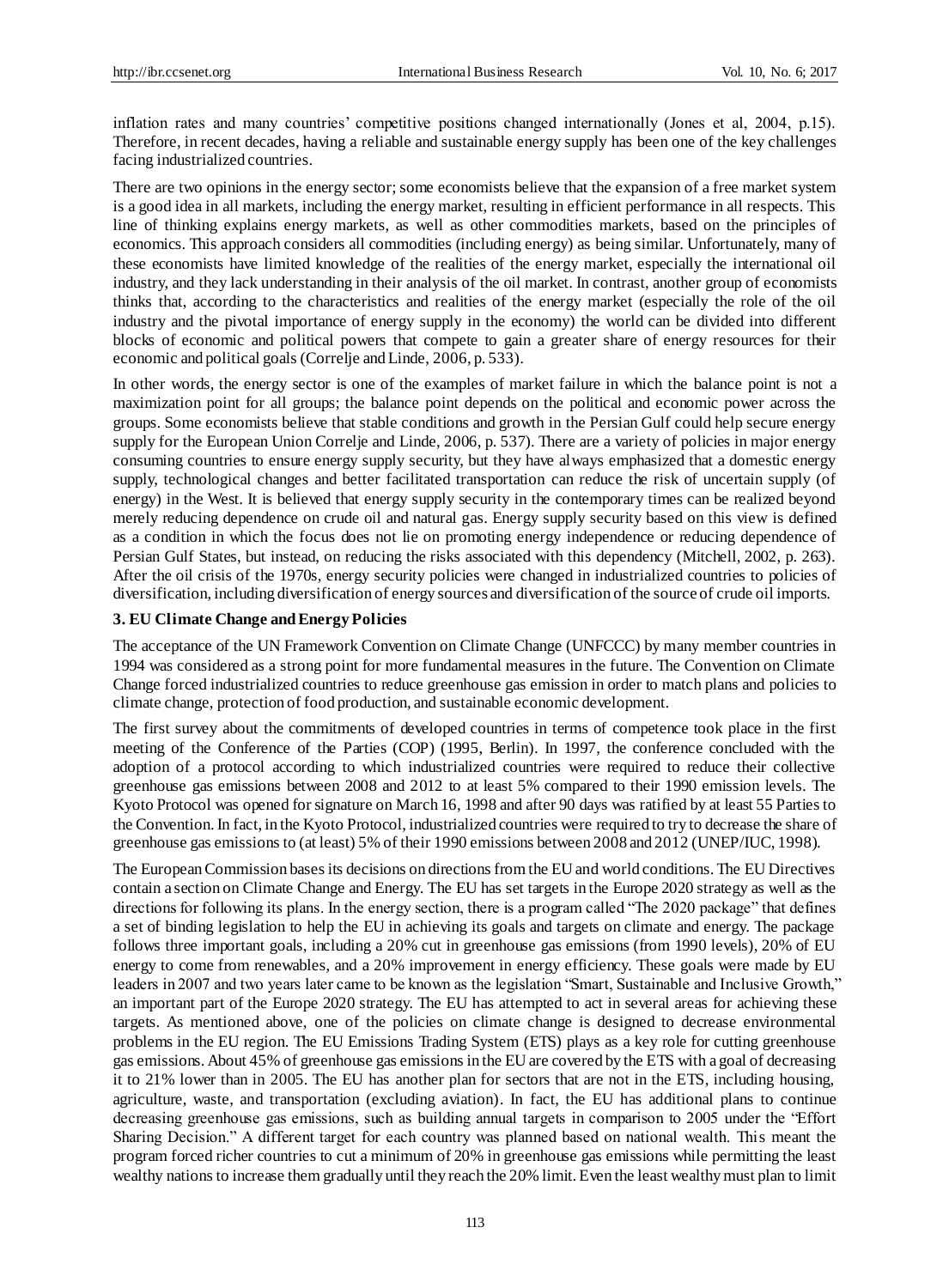their emissions. The EU Efforts concerning renewable energy are based on targets in this section; members must increase the energy consumed from renewable sources as a proportion of the total energy consumption. There was a big gap between members in terms of renewable energy consumption: about 10% energy in Malta and 49% in Sweden is derived from renewable energy sources. The share of renewable energy in the EU as a whole was 9.8% in 2010. The EU commission decided to raise it to 20% by 2020, that is, the EU wants to experience more than double the consumption between 2010 and 2020. The EU also planned to increase renewable energy in the transportation sector to 10% (EU 2020 Climate and Energy Package, 2009).

Energy efficiency is a variable that can play a key role in energy policies. The EU wants to improve energy efficiency because it thinks it will support its energy policies. Therefore, the EU has defined indicators as instruments for modifying energy efficiency in Europe.

"These include (EU 2020 Energy Efficiency Plan, 2009):

- An annual reduction of 1.5% in national energy sales
- EU countries making energy efficient renovations to at least 3% of buildings owned and occupied by central governments per year
- Mandatory energy efficiency certificates accompanying the sale and rental of buildings

 Minimum energy efficiency standards and labeling for a variety of products such as boilers, household appliances, lighting and televisions (Eco Design)

- The preparation of *National Energy Efficiency Action Plans* every three years by EU countries
- The planned rollout of close to 200 million smart meters for electricity and 45 million for gas by 2020
- Large companies conducting energy audits at least every four years
- Protecting the rights of consumers to receive easy and free access to data on real-time and historical energy consumption."

Energy efficiency can be improved if suitable progress is brought about by policy makers. The Energy Efficiency Communication of July 2014 discussed that "the EU is expected to achieve energy savings of about 18%–19% by 2020, missing the 20% target by 1%–2%. However, if EU countries implement all of the existing legislation on energy efficiency, the 20% target can be reached without additional measures" (EU 2020 Energy Efficiency Plan, 2009).

The 2020 targets in the energy section are also important for the EU in other areas including energy security, employment, and growth because energy policies will help the EU to be more independent and/or decrease dependence on imported energy. Energy policies will create new job opportunities, increasing the employment rate in the EU member countries.

New objectives require new policies and programs that must be followed by each country. However, this article focuses on issues related to renewable energy. It is very important for all EU members to follow and attain all European Commission decisions and plans. This presents a challenge for candidates in joining the EU. As such, a survey of renewable energy policies can answer the following questions about the present and possible situation of all candidates, as well as Turkey. Firstly, what is the present situation of the candidate in comparison with other EU members and the EU targets? Secondly, is it possible for the candidate to achieve these goals by 2020? And finally, if yes, how can the candidate attain these goals? It should be mentioned that the present paper has surveyed only the first question to attain comparable statistics and data on renewable energy.

## **4. Renewable Energy Consumption in the EU**

1

As mentioned above, all members in the EU should follow the European commission policies such as for climate change and energy that require members to make 20% of their energy consumption from renewable resources. Usually, different targets are defined for each member. For comparing the share of renewable energy consumption in the EU, members have been divided into three groups including:

- Group A: Countries<sup>2</sup> that have reached the target;
- Group B: Countries<sup>3</sup> that may reach the target (less than 5% difference from the target in 2014); and

<sup>&</sup>lt;sup>2</sup>Including Bulgaria, Czech Republic, Estonia, Croatia, Italy, Lithuania, Romania, Finland and Sweden.

<sup>&</sup>lt;sup>3</sup>Including Belgium, Denmark, Germany, Greece, Spain, Cyprus, Latvia, Austria, Poland, Portugal, Slovenia and Slovakia.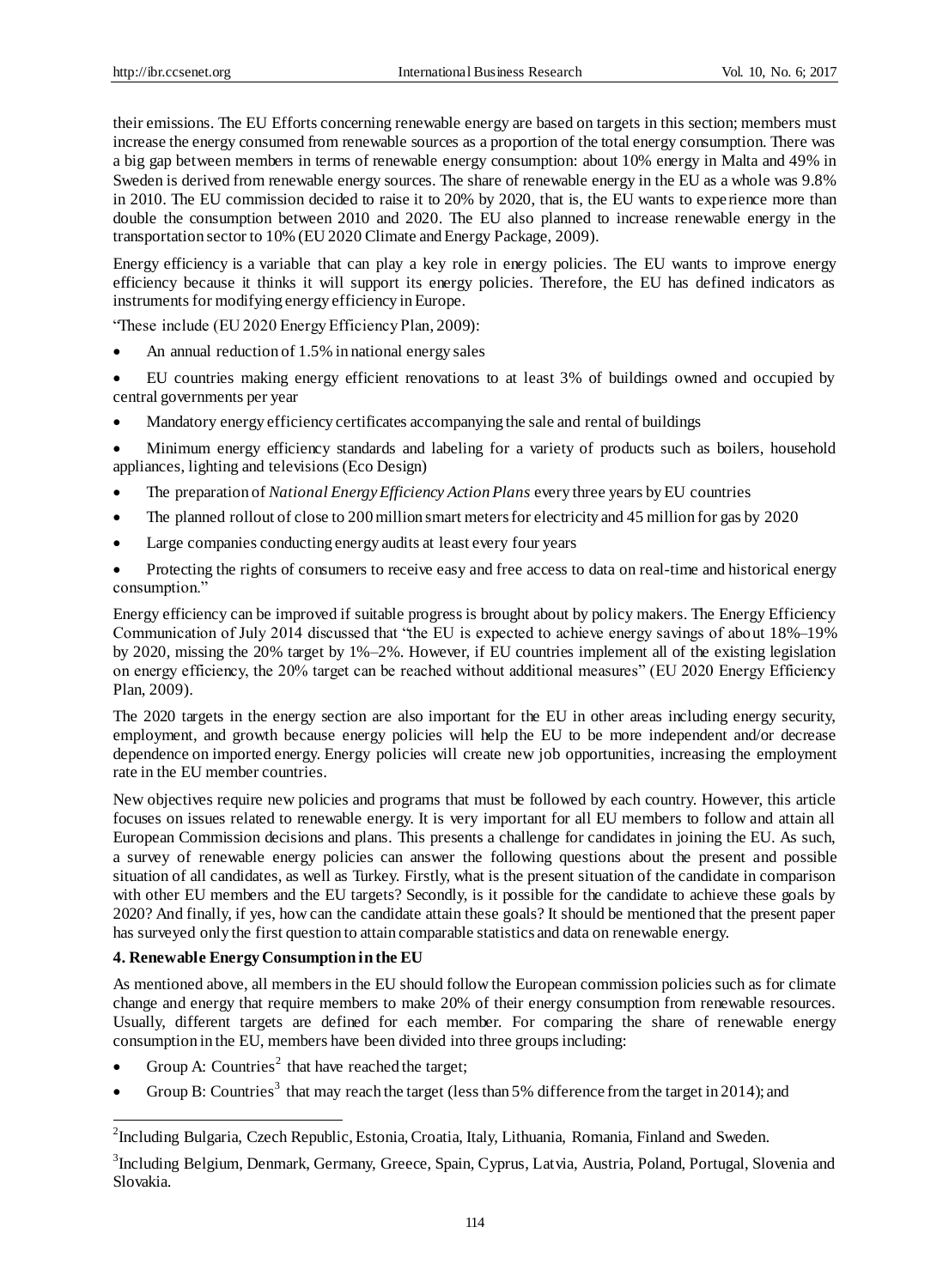• Group C: Countries<sup>4</sup> that may not reach the target (more than 5% difference from the target in 2014).

Before surveying these groups, the average of renewable energy consumption in the EU is illustrated from 2004 to 2014, showing that the European region continued with renewable energy policies up till a 16% merk. It seems the region will reach the target in 2020. As it is indicated in Chart 1, the movement of EU members (on average) started from 8.5% in 2004 and rose to 16% in 2014, the rate has grown annually at about 6.57%.



Chart 1. The Share of Renewable Energy consumption in the EU (%)

Source: Eurostat database

Table 1 shows the share of renewable energy consumption in Group A, the members that reached the target in 2014. Croatia was the first country to reach the target, followed by Sweden and Estonia, which exceeded the target in 2011. In 2012, Bulgaria and then one year later Lithuania, reached the target. The other members in this group reached the target in 2014.

|  |  |  | Table 1. The Share of Renewable Energy Consumption in Group A (%) |  |  |
|--|--|--|-------------------------------------------------------------------|--|--|
|  |  |  |                                                                   |  |  |

|                       | 2009 | 2010 | 2011 | 2012 | 2013 | 2014 | <b>TARGET (2020)</b> |
|-----------------------|------|------|------|------|------|------|----------------------|
| <b>Bulgaria</b>       | 12.1 | 14.1 | 14.3 | 16   | 19   | 18   | 16                   |
| <b>Czech Republic</b> | 8.5  | 9.5  | 9.5  | 11.4 | 12.4 | 13.4 | 13                   |
| Estonia               | 23   | 24.6 | 25.5 | 25.8 | 25.6 | 26.5 | 25                   |
| Croatia               | 23.6 | 25.1 | 25.4 | 26.8 | 28.1 | 27.9 | 20                   |
| <b>Italy</b>          | 12.8 | 13   | 12.9 | 15.4 | 16.7 | 17.1 | 17                   |
| Lithuania             | 20   | 19.8 | 20.2 | 21.7 | 23   | 23.9 | 23                   |
| Romania               | 22.7 | 23.4 | 21.4 | 22.8 | 23.9 | 24.9 | 24                   |
| <b>Finland</b>        | 31.4 | 32.4 | 32.8 | 34.4 | 36.7 | 38.7 | 38                   |
| <b>Sweden</b>         | 48.2 | 47.2 | 49   | 51.1 | 52   | 52.6 | 49                   |

Source: Eurostat database

The share of renewable energy consumption in Group B is presented in Table 2. It identifies the members who must continue to follow their energy policies to reach the target. Based on their progress, Denmark, Greece, Spain, Latvia, Austria, Poland, Slovenia, and Slovakia will reach the goal while other members (Belgium, Germany, Cyprus, and Portugal) are likely to reach the target.

Table 2. The Share of Renewable Energy Consumption in Group B (%)

|          |      | $\tilde{ }$ |      |      |      |      |                      |  |
|----------|------|-------------|------|------|------|------|----------------------|--|
|          | 2009 | 2010        | 2011 | 2012 | 2013 | 2014 | <b>TARGET (2020)</b> |  |
| Belgium  | 5.1  | 5.5         | 6.2  | 7.2  | 7.5  | 8    | 13                   |  |
| Denmark  | 20   | 22.1        | 23.5 | 25.6 | 27.3 | 29.2 | 30                   |  |
| Germany  | 9.9  | 10.5        | 11.4 | 12.1 | 12.4 | 13.8 | 18                   |  |
| Greece   | 8.5  | 9.8         | 10.9 | 13.4 | 15   | 15.3 | 18                   |  |
| Spain    | 13   | 13.8        | 13.2 | 14.3 | 15.3 | 16.2 | 20                   |  |
| Cyprus   | 5.6  | 6           | 6    | 6.8  | 8.1  | 9    | 13                   |  |
| Latvia   | 34.3 | 30.4        | 33.5 | 35.7 | 37.1 | 38.7 | 40                   |  |
| Austria  | 30.2 | 30.6        | 30.8 | 31.6 | 32.3 | 33.1 | 34                   |  |
| Poland   | 8.7  | 9.2         | 10.3 | 10.9 | 11.3 | 11.4 | 15                   |  |
| Portugal | 24.4 | 24.2        | 24.7 | 25   | 25.7 | 27   | 31                   |  |
| Slovenia | 20   | 20.5        | 20.2 | 20.9 | 22.5 | 21.9 | 25                   |  |
| Slovakia | 9.4  | 9.1         | 10.3 | 10.4 | 10.1 | 11.6 | 14                   |  |
|          |      |             |      |      |      |      |                      |  |

Source: Eurostat database

1

<sup>4</sup>Including Ireland, France, Luxembourg, Hungary, Malta, Netherlands and United Kingdom.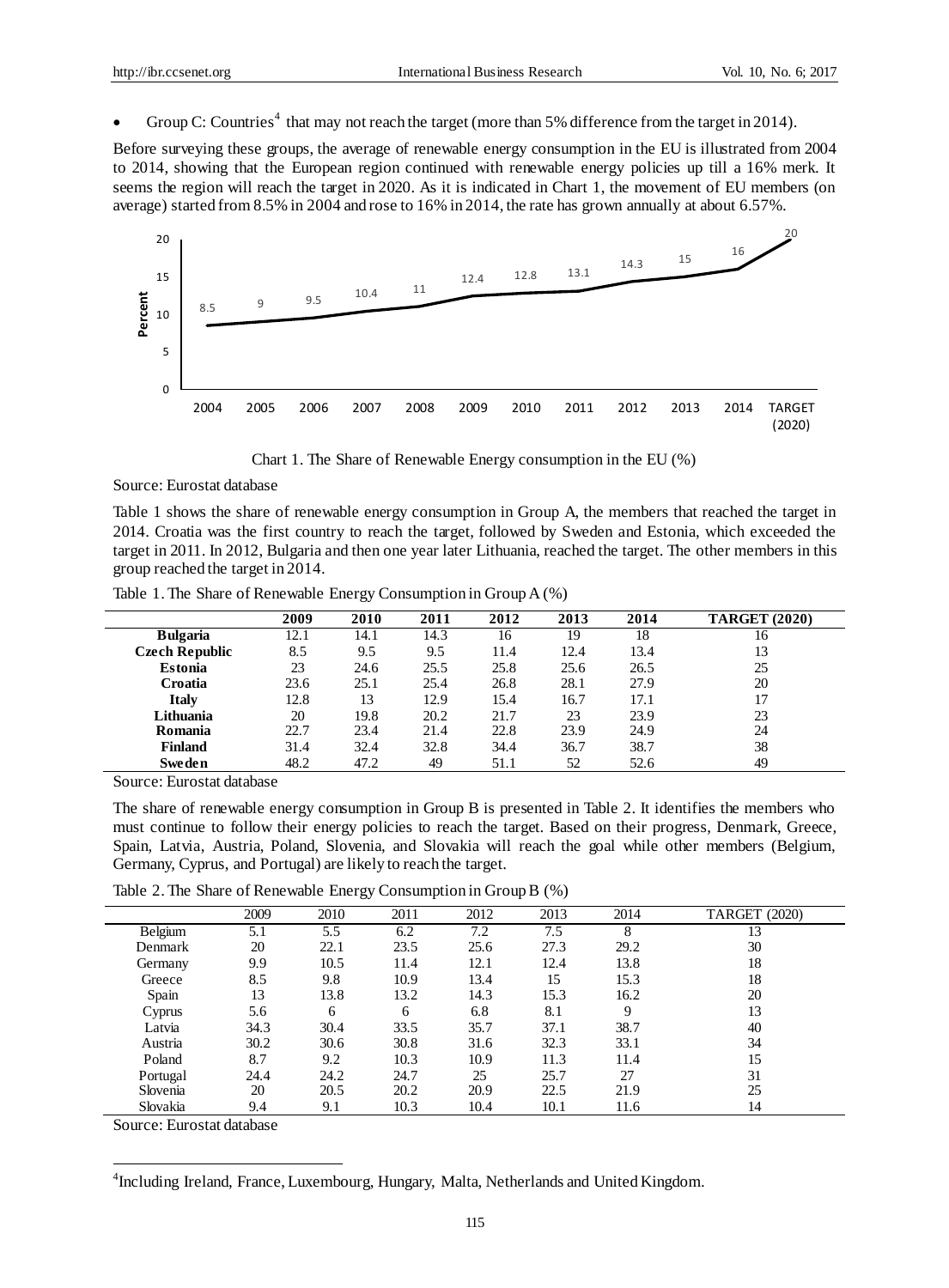As Table 3 shows, the situation in Group C is different from the other groups. In this group, Ireland, France, Netherlands, and the United Kingdom show a big gap in reaching the target. This means these countries must attempt to reform energy policies in relation to renewable energy or grow faster than in their recent past. Other members in Group C may not reach the goals with the present trend but they must have a better situation in comparison to those mentioned above.

|                | 2009 | 2010 | 2011 | 2012 | 2013 | 2014 | <b>TARGET</b> (2020) |
|----------------|------|------|------|------|------|------|----------------------|
| Ireland        | 5.1  | 5.6  | 6.6  | 7.1  | 7.7  | 8.6  | 16                   |
| France         | 12.1 | 12.6 | 11.1 | 13.4 | 14   | 14.3 | 23                   |
| Luxembourg     | 2.9  | 2.9  | 2.9  | 3.1  | 3.6  | 4.5  | 11                   |
| Hungary        | 8    | 8.6  | 9.1  | 9.6  | 9.5  | 9.5  | 14.65                |
| Malta          | 0.2  | L I  | 1.9  | 2.9  | 3.7  | 4.7  | 10                   |
| Netherlands    | 4.3  | 3.9  | 4.5  | 4.7  | 4.8  | 5.5  | 14                   |
| United Kingdom | 3.3  | 3.7  | 4.2  | 4.6  | 5.6  |      | 15                   |

|  |  | Table 3. The Share of Renewable Energy Consumption in Group C (%) |  |  |  |  |
|--|--|-------------------------------------------------------------------|--|--|--|--|
|--|--|-------------------------------------------------------------------|--|--|--|--|

Source: Eurostat database

## **5. Renewable Energy and Turkey**

Turkey is known as a natural energy bridge between the Middle East, the Caspian Regions (that have many energy resources) and the EU energy markets. Therefore, it seems that a development of this bridge can help and benefit both the EU and Turkey. Based on documents, the Turkish governments did not concentrate on the effects of energy policies on environment in the past (such as in the 1950s). There are three causes for this. Firstly, paying attention to environmental norms, setting policies, and implementing renewable energy are more recent phenomena (these regulations started in 2000s). In this area, more recent laws have helped to increase investments in renewable energy industries compared to the past. Secondly, the Turkish government did not play a key role in creating rules related to environment problems. There was no government support for this area. Finally, an additional reason comes from the structure of the Turkish government; the centralized government makes it difficult to make local governors decide on renewable energy investment and the needs of the local population (Çalişkan, 2013, P.70).

Some types of renewable energy are considered better sources in comparison to others and some areas or countries have more capacity for developing, producing and using them. Hydropower is one of the best renewable energy sources and one that has a large potential in Turkey. Studies illustrate that Turkey should increase development of the production of this kind of energy because Turkey can increase capacity of electricity thorough hydropower (Gök, 2013, P.66).

Turkey has created some laws that were barriers to investment in the renewable energy sector in the past. Actually, this area has faced three problems. One has been the role of the private sector in Turkish energy market. In fact, some evidence show that since the 2000s, the competitive situation has changed little. Another reason is that the regulations related to renewable energy have not been complete in all areas, meaning that there were not adequate laws and framework for the categories of renewable energy (for example, solar energy). The third reason is that the existing laws were not adequate to stimulate reform and improvement (Çalişkan, 2013, P.72).

The Ministry of Energy and Natural Resources of Turkey prepared a strategic plan (2015-2019) to approach the energy concerns for the country (based on the Law on Organization and Roles of the Ministry of Energy and Natural Resources (ETKB)) in two areas: firstly, to improve defense, security, welfare and the national economy in relation to energy and natural resources and secondly, to provide conditions in energy and natural resources sector to investigate, develop, generate and consume resources in a duly manner. A foregoing law refers to renewable energy directly. It has defined the role of the Ministry as follows:

"Involved with the studies in respect to the determination of the policies and strategies intended for enhancing energy efficiency and the evaluation of renewable energy resources and performing the studies in regard to the determination of these policies and strategies" (ETKB, 2013, P. 14).

Also, there is another strategic plan called the "Energy Efficiency Strategy Paper from 2012 to 2023" which, in the long run, will play a key role for Turkey. This document specified some strategic goals for energy efficiency. One goal is concentrated on renewable energy in the building sector; it states below:

"To decrease energy demand and carbon emissions of buildings; to promote sustainable environment-friendly buildings using renewable energy sources" (ETKB, 2012, P. 10).

The government in Turkey has attempted to improve the share of renewable resources in the total energy supply by creating laws (such as the Law on Usage of Renewable Energy Sources as Electricity Energy Production,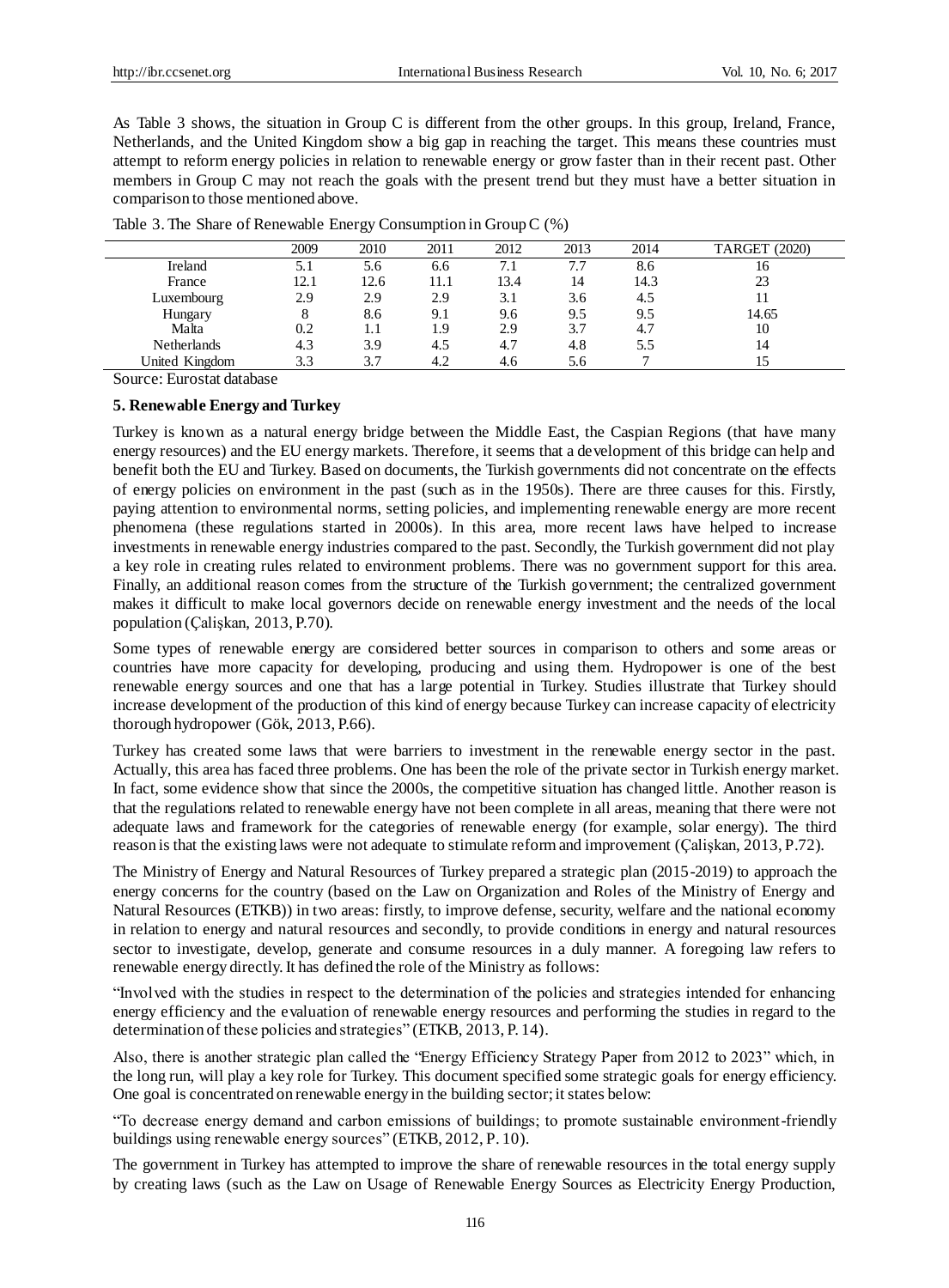2005 and 2011, and the Geothermal Sources and Natural Mineral Water Law) but results illustrated they have not increased development renewable energy investment a great deal (Erdoğdu, 2007, P.1).

The Turkish government has set goals related to the renewable energy sector that attempt to increase the role of renewable energy. Documents from the Ministry of Energy and Natural Resources show that the government and policy makers are paying more attention to the number of hydropower plants and to the use of hydropower. In the strategic plan for 2023, it is announced that electricity produced by renewable sources should be increased to 25% by 2020 (ETKB, 2013, P. 14).

Hydroelectric power plants played a key role in renewable resource investment in Turkey and many investors are showing growing interest in them. Another alternative is wind power. The first wind facilities were started in 1998 (GENI, 2001, P. 5) and since then, the regulation framework has come to motivate investors.

Some studies show that the Turkish renewable sector has three main problems; 1) the hydropower sector has more financial and technological facilities and it is not very environmentally friendly; 2) geothermal energy, although known as a fine and cheap source, is not applied a great deal; and 3) the lack of regulations and financial support for new sources of renewable energy (Çalişkan, 2013, p.77).

Fossil fuels are the most important source of energy in the Turkish energy system and unfortunately, they are not suitable for sustainable development. Based on the Ministry of Energy and Natural Resources (ETKB), Turkey's goals are as follows: "It is our mission to ensure efficient, effective, safe, and environmentally-sensitive use of energy and natural resources in a way that reduces external dependency of our country, and makes the greatest contribution to our country's welfare" (ETKB, 2013). Renewable resources in Turkey include solar energy, biomass energy, geothermal energy, wind energy and hydropower that can be used in many areas (especially for heating purposes and generating electricity). For example, the share of renewable energy sources in electricity consumption was about 25% in Turkey in 2012 and, as mentioned above, hydropower was the most employed renewable energy source (DEK-TMK, 2013).

Solar energy can provide electricity and Turkey has a high potential for solar energy based on its geographical position. Studies illustrate that the Turkey experiences an average annual sunshine duration of about 2640 hours (with a daily total of 7.2 hours) (ETKB, 2010). Biomass comes from living or recently living organisms, however much of this energy currently comes from non-sustainable sources (Natural Resources Defense Council (NRDC, 2013). Actually, biomass is separated into two kinds, traditional and modern. As mentioned, the traditional type is not environmentally friendly, but modern biomass is produced in more sustainable ways (Benefits of Recycling, 2013). Recently, researchers have stated that traditional biomass should not be considered renewable energy because is not a replaced sourced (Goldemberg and Coelho, 2004, P. 711). Using modern biomass, studies estimate that Turkey has a potential of about 90 billion KWh/year (Karayılmazlar et al, 2011, P. 69) of production. Geothermal energy is derived from hot water, steam, dry steam, and hot dry rocks. This resource can be found near active fault systems, volcanic and magmatic units (ETKB, 2010). Until 2013, there were about 190 geothermal fields in Turkey found by the General Directorate of Mineral Research and Exploration (MTA). The economic potential in geothermal energy for Turkey is estimated about 1.4 billion KWh/year (Cebeci, 2005, P. 78). Geothermal energy, in comparison to other resources, plays another role for Turkey because it has uses in thermal tourism, heating applications, the obtaining of industrial minerals and in electricity production (MTA, 2012). Wind energy is another renewable source, obtained from the movement of the wind across the earth. It is related to solar processes (YEGM, 2012). In this area, many economic studies show that Turkey has a great potential for wind energy, about 50 billion KWh/year (Cebeci, 2005, P. 76). Research and feasibility studies have discussed that there are around 5000 MW, as minimum wind energy, in regions (with annual wind speed of 8.5 m/s and higher) and 48,000 MW (with wind speed higher than 7.0 m/s) (ETKB, 2010). Hydropower is another renewable energy that is known as an important element in the Renewable Portfolio Standard (RPS) and has caused increasing production of energy from renewable sources (NREL, 1997). Hydropower potential in Turkey is about 433 billion KWh/year and the economic potential is estimated at around 140 KWh/year (YEGM, 2012).

Chart 2 compares the average cost of renewable energy production per kWh in 2010 and 2015. The costs of electricity that is produced are shown in gray with horizontal bands of fossil fuels located within. Accordingly, the production cost of electricity from fossil fuel per kWh changed between 0.05 USD and 0.14 USD.

As a comparison, hydropower costs, on average, were stable at USD 0.046. Onshore wind costs declined from 0.071 USD to 0.060 USD while offshore wind costs were 0.157 in 2010 and increased to 0.159 USD in 2015. The most important cost reduction was experienced in the solar PV area, with a decline of USD 0.126 to USD 0.285. Similarly, solar thermal energy investment costs decreased from 0.245 USD to 0.331 USD. Biomass costs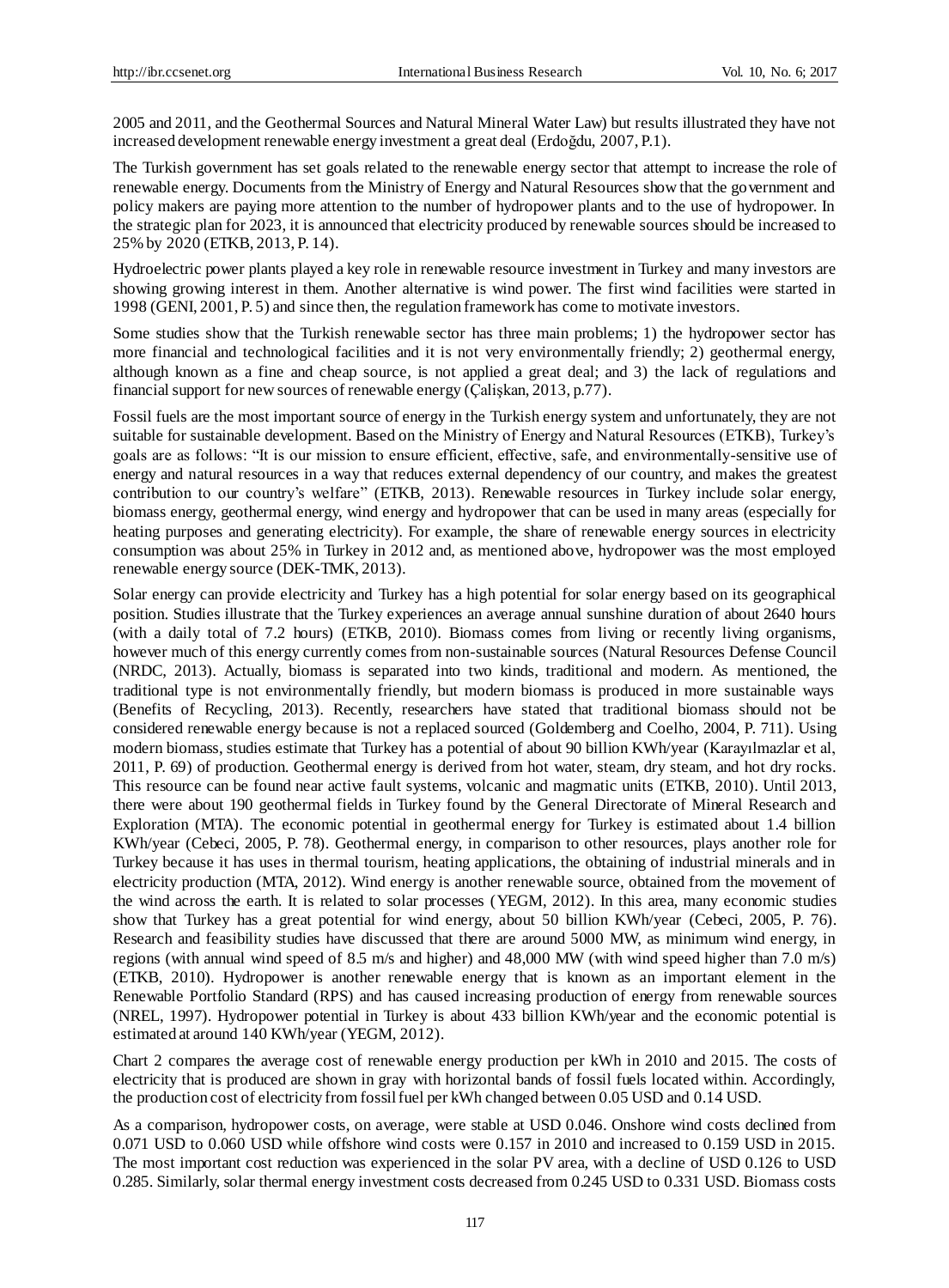changed from USD 0.056 to USD 0.055, but geothermal energy investment costs went up from 0.071 to USD 0.80 per kWh (Based on IEA definition, solar photovoltaics (PV), solar thermal electricity and solar heating and cooling are the kinds of solar technologies which solar photovoltaic (PV) systems directly convert solar energy into electricity).

Overall, among sources of renewable energy, hydropower, biomass, onshore wind and geothermal costs have remained at the level of fossil fuels costs. The structure of cost in electricity production per capita, especially in developing countries, is one of the most important elements for determining the direction of investment in renewable energy sources. Renewable energy sources with lower production cost cause increased consumption, and Turkey is an example of this phenomenon. The desire to join international agreements, such as those for climate change, is another factor for using renewable energy sources.



Chart 2. Trends in Global RE Leveled Cost of Electricity 2010–2015 (Ranges and Weighted Averages) Source: International Renewable Energy Agency (IRENA)

It has emerged more clearly which costs of renewable energy sources have risen for Turkey in 2010 and 2015. Turkey's renewable energy capacity was 17.369 MW in 2010, while it rose to 31.704 MW in 2015. The highest increase in installed capacity experienced the highest cost reduction (26%), which was in the solar and wind energy areas. The increase in the cost of fossil fuels should be added as a part of this cost.

|             | CUMULATIVE INSTALLED CAPACITY (MW) |       |       |       | COST (USD/KWH) |        |
|-------------|------------------------------------|-------|-------|-------|----------------|--------|
|             | 2010                               | 2015  | Artış | 2010  | 2015           | Artıs  |
| Hydropower  | 15831                              | 25867 | 63%   | 0.046 | 0.046          | 0%     |
| Bioenergy   | 118                                | 261   | 121%  | 0.056 | 0.055          | $-2\%$ |
| Geothermal  | 94                                 | 623.9 | 564%  | 0.071 | 0.080          | 13%    |
| Solar       | 5.7                                | 248.8 | 4265% | 0.331 | 0.245          | $-26%$ |
| Wind        | 1320                               | 4694  | 256%  | 0.071 | 0.060          | $-15%$ |
| TOTAL       | 17369                              | 31704 | 83%   |       |                |        |
| Fossil fuel |                                    |       |       | 0.040 | 0.140          |        |

Table 4. Turkey's Renewable Energy Capacity and Cost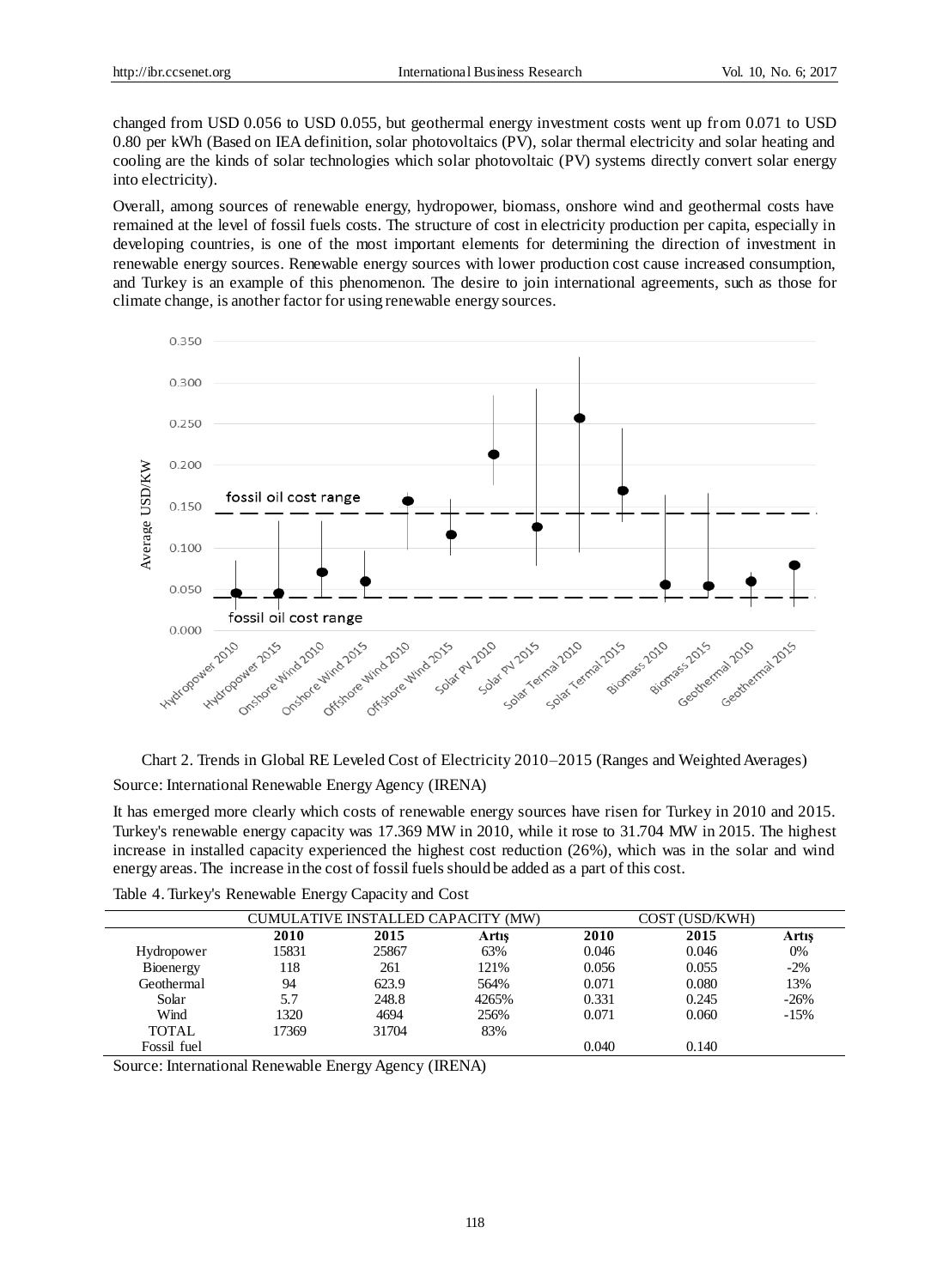

Chart 3. Renewable Energy Power Capacity and Electricity Generation

Source: International Renewable Energy Agency (IRENA)

Also in Eurasia, wind and solar energy costs should be added because they are lower than in other parts of the world (see Chart 4).



Chart 4. Wind and Solar Energy Costs in 2014

Source: International Renewable Energy Agency (IRENA)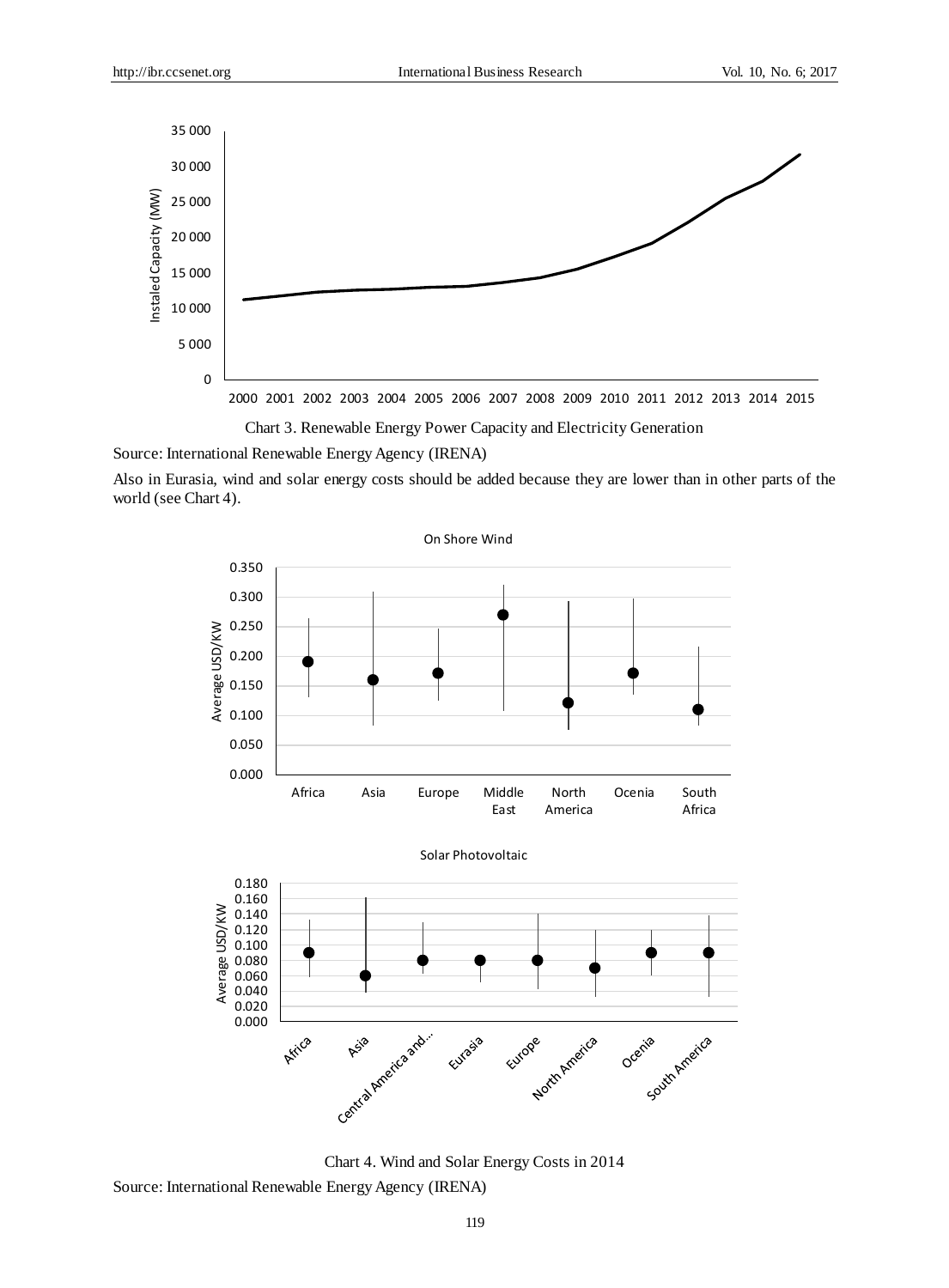As mentioned above, Turkey has plans to improve the situation of renewable resources in the energy sector. Chart 5 illustrate that Turkey, as a country that desires to join the EU, has defined about 20.5% for its share of renewable energy consumption in 2023. In fact, based on Turkish National Renewable Energy Action Plan (YEEP), the share of this kind of energy should increase from 13.92 in 2013 by about 3.9% annually.



Chart 5. Target of Gross Final Energy Consumption in Turkey (%) (Energy produced from renewable sources)

Source: Turkish National Renewable Energy Action Plan, 2014.

## **6. Conclusion**

Generally, the EU has attempted to initiate effective policies including positive initiates on climate change and energy. Energy is an important subject for the world's economists and policy makers because it can be a variable that plays a key role in politics and economics. Renewable energy is environmentally friendly and can decrease a country's or region's dependence on imports to meet its energy needs. The European Union as a powerful region of the world, has concentrated on renewable energy as a strategic subject that can help the EU in two ways; firstly increasing local energy production, and secondly, decreasing dependence on imported energy.

This paper surveyed EU policies in the energy sector and, after illustrating the share of renewable energy consumption in the EU, reviewed energy data in the EU that illustrated two conclusions; firstly, the policy package was created based on real conditions, and secondly, the targets were reachable. Based on the data, the present situation in renewable energy for the EU is near to target (set for 2020) because the share of renewable energy consumption was 16% in 2014. It seems that the European Commission target of 20% can be approachable during the six years. This study classifies EU members into three groups: countries that have reached the target are Group A; countries that may reach the target (having less than a 5% difference with target as of 2014) as Group B; and countries that may not reach the target (having more than a 5% difference with target as of 2014) as Group C. Data illustrate that reform may be necessary for four members in Group C (Ireland, France, Netherlands and the United Kingdom) because they are far from the renewable target.

The next section looked at the renewable energy standards of Turkey as a candidate for joining the EU. As mentioned previously, there are some main problems for renewable energy in Turkey. One of these is the attractiveness of hydropower, which can actually be unsuitable for as a green environment. In contrast to hydropower, geothermal energy is environmentally friendly, but does not have a remarkable share of the energy sector in Turkey. Research show Turkey is in a strong geographical position for wind and solar energy, however, there are not enough users available or laws to regulate these sources at this time. Our studies show that the government's support and encouraging plans in these kinds of renewable energy had been less than expected. Therefore, policy makers in the energy sector should pay more attention to new plans and projects (especially the development of solar and wind programs) in Turkey to increase the role of renewable resources in energy supply. The Turkish government has a duty to follow and survey a strategic plan in the energy sector because Turkey desires to improve its renewable energy production in ten years from 2013 to 2023, according to the Turkish National Renewable Energy Action Plan (YEEP) According to this plan, the Turkish government must follow the trends of renewable resources with targets at the end of 2018 (in the middle of the plan). It is so soon to discuss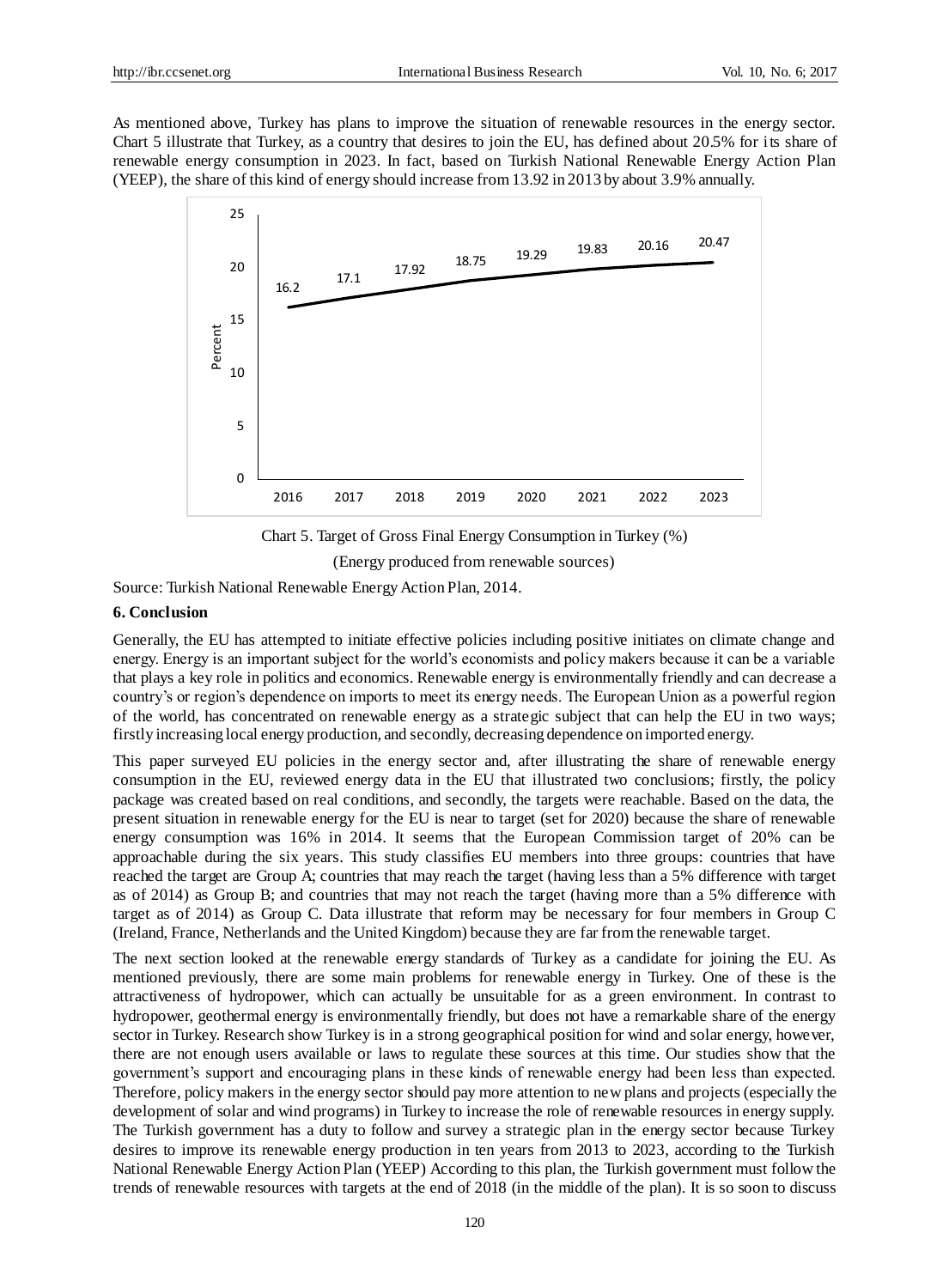the success or failure of this plan because strategic plans are considered long-run issues that need a long time to review and consider.

#### **References**

- Benefits of Recycling. (2013). "*What is Biofuel Energy*", from Benefits of Recycling: http://www.benefits-of-recycling.com/biofuelenergy/ (Retrieved June 30, 2013).
- British Petroleum (BP).(2016). *Energy Outlook*.
- Çalişkan, C. (2013). *The success behind renewable energy: a comparative analysis of germany, the united kingdom, brazil and turkey* (Unpublished master thesis). Koç University, Istanbul, Turkey.
- Cebeci, M. (2005). *Bölgemizin Enerji Kaynakları ve Enerji Projeksiyonu.* Güneydoğu Anadolu Bölgesi Enerji Forumu: http://www.emo.org.tr/ekler/a4bbceda17a6253\_ ek.pdf (Retrieved July 11, 2013).
- Correlje, A. & Linde, C.V.D. (2006). Energy Supply Security and Geopolitics: A European Perspective. *Energy Policy, 34,* 532-543. https://doi.org/10.1016/j.enpol.2005.11.008
- Dünya Enerji Konseyi Türk Milli Komitesi (DEK-TMK). (2013). *Türkiye Enerji Verileri, 2012*. http://dektmk.org.tr/upresimler/TURKIYEENERJIVERILERI2012.pdf
- Enerji ve Tabii Kaynaklar Bakanlığı (Ministry of Energy and Natural Resources) (ETKB). (2010). *Geothermal*. http://www.enerji.gov.tr/index.php?dil=en&sf=webpages&b=jeotermal\_EN&bn=234&hn=&nm=40717&id =40735 (Retrieved May 21, 2013).
- Enerji ve Tabii Kaynaklar Bakanlığı (Ministry of Energy and Natural Resources) (ETKB). (2010). *Solar Energy.*  http://www.enerji.gov.tr/index.php?dil=en&sf=webpages&b=gunes\_EN&bn=233&hn=&nm=40717&id=40 733 (Retrieved July 8, 2013).
- Enerji ve Tabii Kaynaklar Bakanlığı (Ministry of Energy and Natural Resources) (ETKB). (2010). *Wind.* http://www.enerji.gov.tr/index.php?dil=en&sf=webpages&b=ruzgar\_EN&bn=231&hn=&nm=40717&id=4 0734 (Retrieved May 21, 2013).
- Enerji ve Tabii Kaynaklar Bakanlığı (Ministry of Energy and Natural Resources) (ETKB). (2013). *Strategic Plan 2015-2019*.
- Enerji ve Tabii Kaynaklar Bakanlığı (Ministry of Energy and Natural Resources) (ETKB). (27 February 2012). *Energy Efficiency Strategy Paper from 2012 to 2023*.
- Erdoğdu, E. (2007). Regulatory Reform in Turkish Energy Industry: An Analysis. *Energy Policy, 35*(2), 984-993. https://doi.org/10.1016/j.enpol.2006.02.011
- EU Database. http://ec.europa.eu/eurostat/data/database
- European Union. (2009). *EU 2020 Climate and Energy Package*.
- European Union. (2009). *EU 2020 Energy Efficiency Plan*.
- Global Energy Network Institute (GENI). (2011). *100% Renewable Energy Reports.* http://www.geni.org/globalenergy/research/100-percent-renewable-energy-reports/index.shtml#renewable energypossibleforgermany (Retrieved 10 July, 2013).
- Gök, E. (2013). *Renewable energy planning in turkey with a focus on hydropower* (Unpublished master thesis)*.* Middle East Technical University, Ankara, Turkey.
- Goldemberg, J., & Coelho, S. T. (2004). Renewable Energy-traditional biomass vs. modern biomass. *Energy Policy, 32*(6), 711-714. https://doi.org/10.1016/S0301-4215(02)00340-3
- International Energy Agency (IEA). (2013). *Executive Summary.* http://www.iea.org/Textbase/npsum/ElecCostSUM.pdf (Retrieved July 10, 2013).
- International Renewable Energy Agency (IRENA). http://resourceirena.irena.org (October 2016).
- Jones, D. W., Leiby, P. N., & Paik, I. K. (2004). Oil price shocks and the macroeconomy: what has been learned since 1996. *The Energy Journal, 25*(2), 1-32. https://doi.org/10.5547/ISSN0195-6574-EJ-Vol25-No2-1
- Karayilmazlar, S., Saraçoğlu, N., Çabuk, Y., & Kurt, R. (2011). Biyokütlenin Türkiye'de Enerji Üretiminde Değerlendirilmesi. *Bartın Orman Fakültesi Dergisi, 13*(19), 63-75.
- Maden Tetkik ve Arama Genel Müdürlüğü (Mineral Research & Exploration General Directorate) (MTA), (2012). Türkiye Jeotermal Potansiyeli.